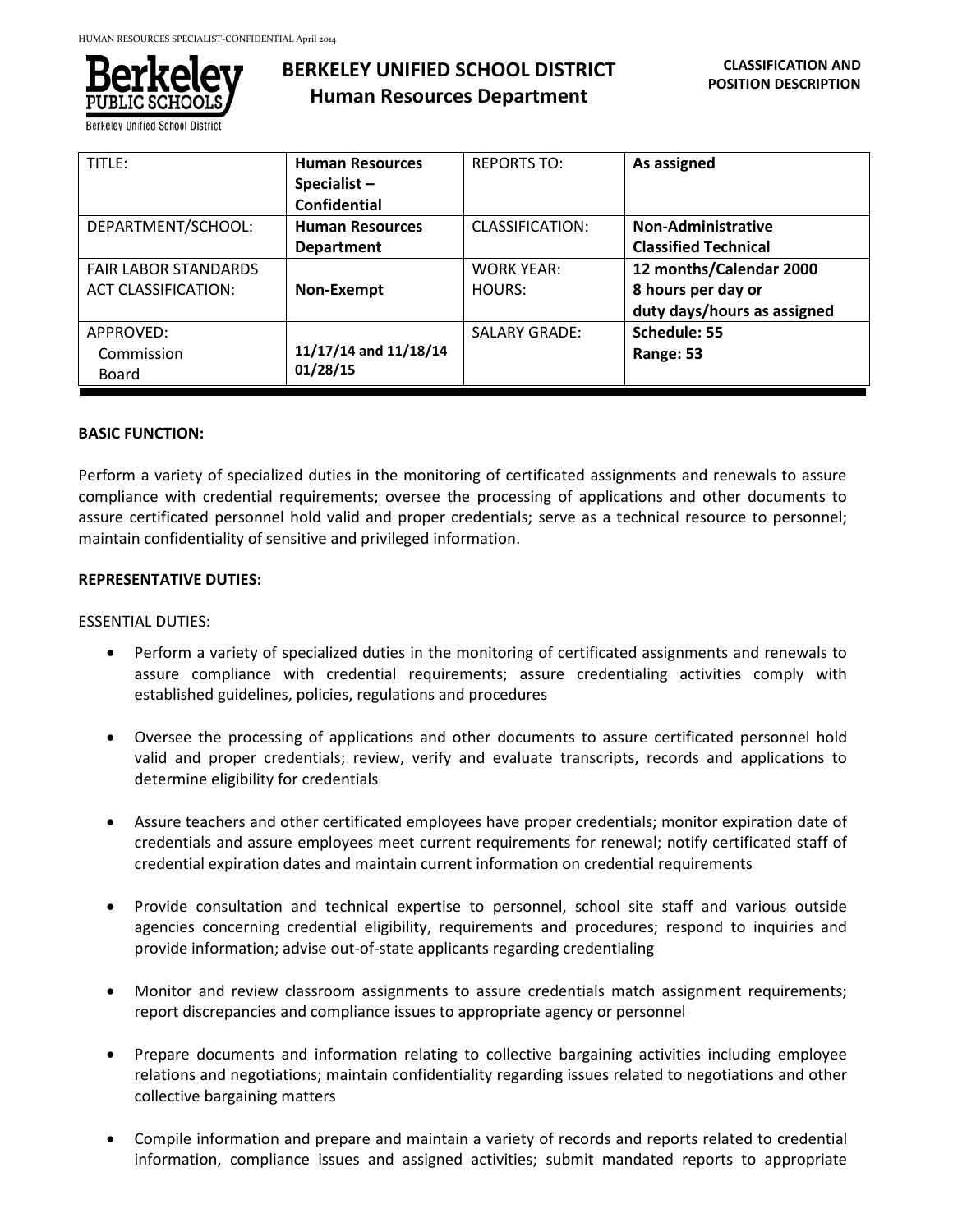agency or personnel according to established time lines; compose related correspondence, letters, memos, forms and other documents as needed; prepare documents for Board approval

- Participate in the recruitment, screening and processing of new certificated personnel according to established procedures; place advertisements in appropriate media; collect and process various employment forms and applications; schedule appointments; prepare new contracts; forward new employee information to payroll and other departments
- Input a variety of employee information and other personnel data into an assigned computer system; maintain automated employee records and files; generate a variety of computerized lists and reports; assure accuracy of input and output data
- Maintain contact with outside organizations to assure personnel are current regarding credential requirements, rules and regulations; request data, reports and other information as needed
- Operate a variety of office equipment including a calculator, copier, fax machine, computer and assigned software
- Communicate with personnel, school districts, colleges, universities, governmental agencies and various outside organizations to exchange information, coordinate activities and resolve issues or concerns

## OTHER DUTIES:

Perform related duties as assigned

### **KNOWLEDGE AND ABILITIES:**

### KNOWLEDGE OF:

Current laws, codes, regulations and rules related to credentialing California credential requirements and procedures Practices and procedures related to certificated personnel Operations, policies and objectives relating to personnel activities Organizational operations, policies and objectives Oral and written communication skills Technical aspects of field of specialty Modern office practices, procedures and equipment Interpersonal skills using tact, patience and courtesy Correct English usage, grammar, spelling, punctuation and vocabulary Record-keeping and report preparation techniques Operation of a computer and assigned software

### ABILITY TO:

Perform a variety of complex technical duties in the monitoring of certificated assignments and renewals to assure compliance with credential requirements

Oversee the processing of applications and other documents to assure certificated personnel hold valid and proper credentials

Interpret, apply, explain and assure compliance with rules, regulations, policies and procedures

Provide consultation to personnel, school site staff and various outside agencies concerning credential eligibility, requirements and procedures

Maintain current knowledge of laws, rules and regulations governing credentials

Verify and evaluate transcripts, records and applications to determine eligibility for credentials